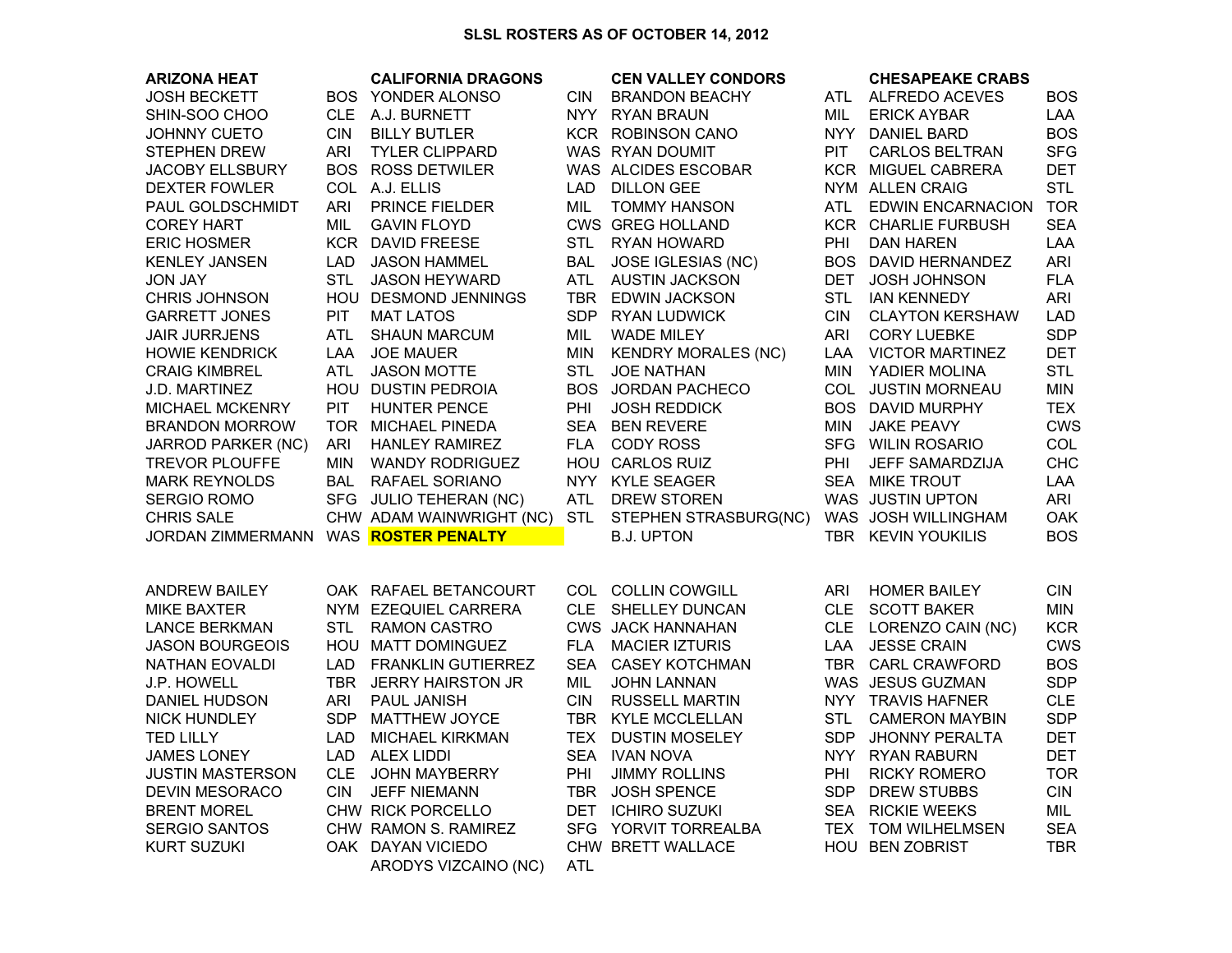## **SLSL ROSTERS AS OF OCTOBER 14, 2012**

| <b>EMERALD CITY OSPREY</b> |            | <b>GALAPAGOS TORTOISES</b> |            | <b>JACKSON HOLE GUIDES</b> |            | <b>MALIBU WAVE</b>        |            |
|----------------------------|------------|----------------------------|------------|----------------------------|------------|---------------------------|------------|
| AL ALBURQUERQUE            | DET        | <b>JOSE ALTUVE</b>         |            | HOU DOMONIC BROWN          | <b>PHI</b> | <b>GRANT BALFOUR</b>      | <b>OAK</b> |
| <b>JOHN AXFORD</b>         | MIL        | PEDRO ALVAREZ              | PIT        | <b>CLAY BUCHHOLZ</b>       |            | BOS SANTIAGO CASILLA      | <b>SFG</b> |
| <b>BRANDON BELT</b>        |            | SFG MATT CAIN              |            | SFG STARLIN CASTRO         |            | CHC AROLDIS CHAPMAN       | <b>CIN</b> |
| <b>ADRIAN BELTRE</b>       |            | TEX ALEX COBB              |            | TBR NELSON CRUZ            |            | TEX R.A. DICKEY           | <b>NYM</b> |
| PETER BOURJOS              | LAA        | <b>WADE DAVIS</b>          |            | TBR ALEJANDRO DE AZA       |            | <b>CWS DANNY ESPINOSA</b> | <b>WAS</b> |
| <b>JAY BRUCE</b>           | <b>CIN</b> | <b>ANDRE ETHIER</b>        |            | LAD RANDALL DELGADO        |            | ATL TODD FRAZIER          | <b>CIN</b> |
| <b>CHRIS CAPUANO</b>       |            | LAD CARLOS GONZALEZ        |            | COL RYAN DEMPSTER          |            | CHC BRETT GARDNER         | <b>NYY</b> |
| <b>MARK ELLIS</b>          |            | COL JASON GRILLI           | <b>PIT</b> | NEFTALI FELIZ              |            | TEX DEE GORDON            | <b>LAD</b> |
| YUNEL ESCOBAR              |            | TOR CHASE HEADLEY          |            | SDP ALEX GORDON            |            | KCR ZACH GREINKE          | MIL        |
| CARLOS GOMEZ               | MIL        | <b>ADAM JONES</b>          |            | <b>BAL AARON HILL</b>      |            | TOR COLE HAMELS           | PHI        |
| ROY HALLADAY               | PHI        | <b>JEFF KEPPINGER</b>      |            | TBR JASON KIPNIS           |            | CLE JOHN JASO             | TBR        |
| <b>JOSH HAMILTON</b>       |            | TEX JASON KUBEL            |            | MIN RYAN LAVARNWAY         |            | BOS JIM JOHNSON           | <b>BAL</b> |
| <b>CASEY JANSSEN</b>       |            | TOR WILTON LOPEZ           |            | HOU KYLE LOHSE             | <b>STL</b> | <b>CHIPPER JONES</b>      | <b>ATL</b> |
| <b>ADAM LAROCHE</b>        |            | WAS JED LOWRIE             |            | <b>BOS EVAN LONGORIA</b>   |            | TBR PAUL KONERKO          | <b>CWS</b> |
| <b>BRANDON LEAGUE</b>      |            | SEA JESUS MONTERO          |            | NYY NICK MARKAKIS          |            | BAL JONATHAN LUCROY       | MIL        |
| <b>TIM LINCECUM</b>        |            | SFG MATT MOORE (NC)        |            | TBR SEAN MARSHALL          |            | CHC ANDREW MCCUTCHEN      | <b>PIT</b> |
| <b>MIKE NAPOLI</b>         |            | TEX BUSTER POSEY           |            | SFG BRANDON MCCARTHY       |            | OAK JUAN PIERRE           | <b>CWS</b> |
| <b>DARREN OLIVER</b>       |            | TEX DAVID PRICE            |            | TBR JAMES MCDONALD         | <b>PIT</b> | A.J. PIERZYNSKI           | <b>CWS</b> |
| <b>SALVADOR PEREZ</b>      |            | KCR ALEXEI RAMIREZ         |            | <b>CWS ALBERT PUJOLS</b>   | <b>STL</b> | <b>WILSON RAMOS</b>       | <b>WAS</b> |
| PLACIDO POLANCO            | PHI        | ARAMIS RAMIREZ             |            | CHC COLBY RASMUS           |            | TOR MARCO SCUTARO         | <b>BOS</b> |
| PABLO SANDOVAL             |            | SFG ANTHONY RIZZO          |            | SDP FERNANDO RODNEY        |            | LAA HUSTON STREET         | <b>SDP</b> |
| ALFONSO SORIANO            |            | CHC JUSTIN RUGGIANO        |            | NYM ERVIN SANTANA          |            | LAA RUBEN TEJADA          | <b>NYM</b> |
| <b>JUSTIN VERLANDER</b>    |            | DET JAMES SHIELDS          |            | TBR KELLY SHOPPACH         |            | TBR MARK TRUMBO           | LAA        |
| <b>JEMILE WEEKS</b>        |            | OAK MIKE STANTON           | <b>FLA</b> | <b>TRAVIS SNIDER</b>       |            | TOR RYAN VOGELSONG        | <b>SFG</b> |
| <b>JAYSON WERTH</b>        |            | WAS MATT WIETERS           | <b>BAL</b> | EDINSON VOLQUEZ            | <b>CIN</b> | RYAN ZIMMERMAN            | <b>WAS</b> |
|                            |            |                            |            |                            |            |                           |            |
| <b>CHRIS CARPENTER</b>     | <b>STL</b> | <b>JOAQUIN BENOIT</b>      |            | DET ANTONIO BASTARDO       | PHI        | <b>BRETT ANDERSON</b>     | <b>OAK</b> |
| <b>BRANDON CRAWFORD</b>    |            | SFG ZACH COZART            | <b>CIN</b> | <b>BRENNAN BOESCH</b>      |            | DET HEATH BELL            | <b>SDP</b> |
| RAFAEL FURCAL              | <b>STL</b> | <b>SCOTT DOWNS</b>         |            | TOR JULIO BORBON           | <b>TEX</b> | <b>CHRIS DAVIS</b>        | <b>BAL</b> |
| <b>SCOTT HAIRSTON</b>      |            | NYM MATT GARZA             |            | TBR JAMEY CARROLL          | <b>LAD</b> | <b>LUCAS DUDA</b>         | <b>NYM</b> |
| <b>MIKE LEAKE</b>          | <b>CIN</b> | PHILIP HUGHES              |            | NYY HANK CONGER            | LAA        | <b>JASON GIAMBI</b>       | <b>COL</b> |
| <b>DERREK LEE</b>          | <b>PIT</b> | <b>KELLY JOHNSON</b>       | ARI        | <b>JOHN DANKS</b>          |            | <b>CWS OMAR INFANTE</b>   | <b>FLA</b> |
| <b>TOMMY MILONE</b>        |            | OAK BRYAN LAHAIR           |            | CHC KYLE DRABEK            |            | TOR REED JOHNSON          | ATL        |
| <b>TRAYVON ROBINSON</b>    | <b>SEA</b> | <b>JON LESTER</b>          |            | <b>BOS KYLE FARNSWORTH</b> |            | TBR CARLOS LEE            | <b>FLA</b> |
| <b>BRENDAN RYAN</b>        |            | SEA DANIEL MURPHY          |            | NYM RAMON HERNANDEZ        | <b>CIN</b> | <b>BRENT LILLIBRIDGE</b>  | <b>CWS</b> |
| EDUARDO SANCHEZ            | <b>STL</b> | <b>TROY PATTON</b>         |            | <b>BAL KYLE KENDRICK</b>   | PHI        | <b>MARK MELANCON</b>      | HOU        |
| <b>JONATHAN SANCHEZ</b>    | <b>SFG</b> | <b>JOEL PERALTA</b>        |            | WAS RYAN MADSON            | PHI        | ANIBAL SANCHEZ            | <b>FLA</b> |
| <b>SKIP SCHUMAKER</b>      | <b>STL</b> | <b>BRYAN PETERSEN</b>      |            | FLA RICKY NOLASCO          | <b>FLA</b> | <b>SETH SMITH</b>         | COL        |
| <b>JUSTIN TURNER</b>       |            | NYM MARK TEIXEIRA          |            | NYY SEAN RODRIGUEZ         |            | TBR GEOVANY SOTO          | <b>CHC</b> |
| <b>JASON VARITEK</b>       | BOS        | <b>JIM THOME</b>           | MIN        | <b>JOHAN SANTANA (NC)</b>  |            | NYM WILL VENABLE          | <b>SDP</b> |
| <b>JORDAN WALDEN</b>       | LAA        | <b>JACOB TURNER (NC)</b>   |            | DET MATT THORNTON          |            | <b>CWS JACK WILSON</b>    | ATL        |